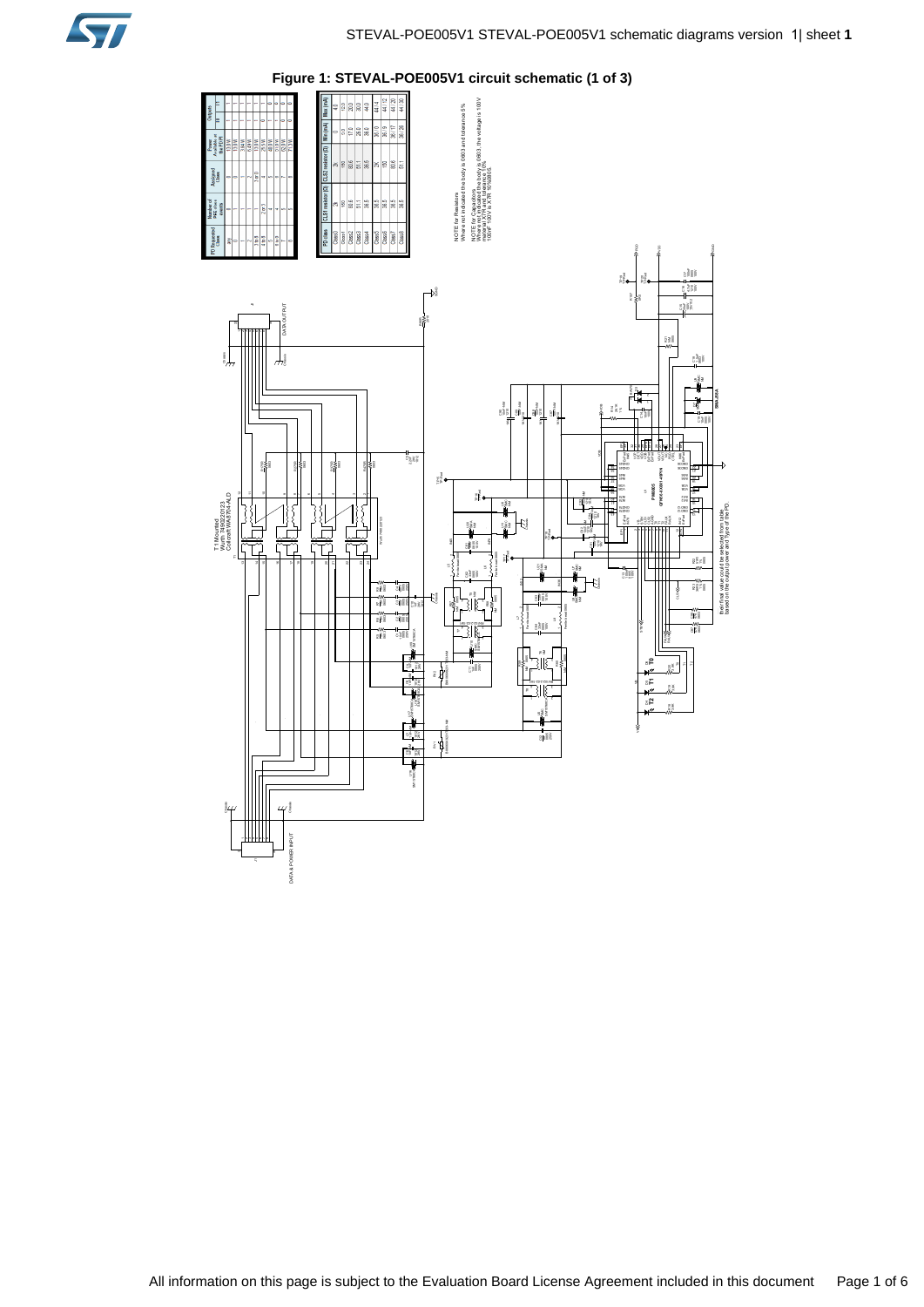

**Figure 2: STEVAL-POE005V1 circuit schematic (2 of 3)**

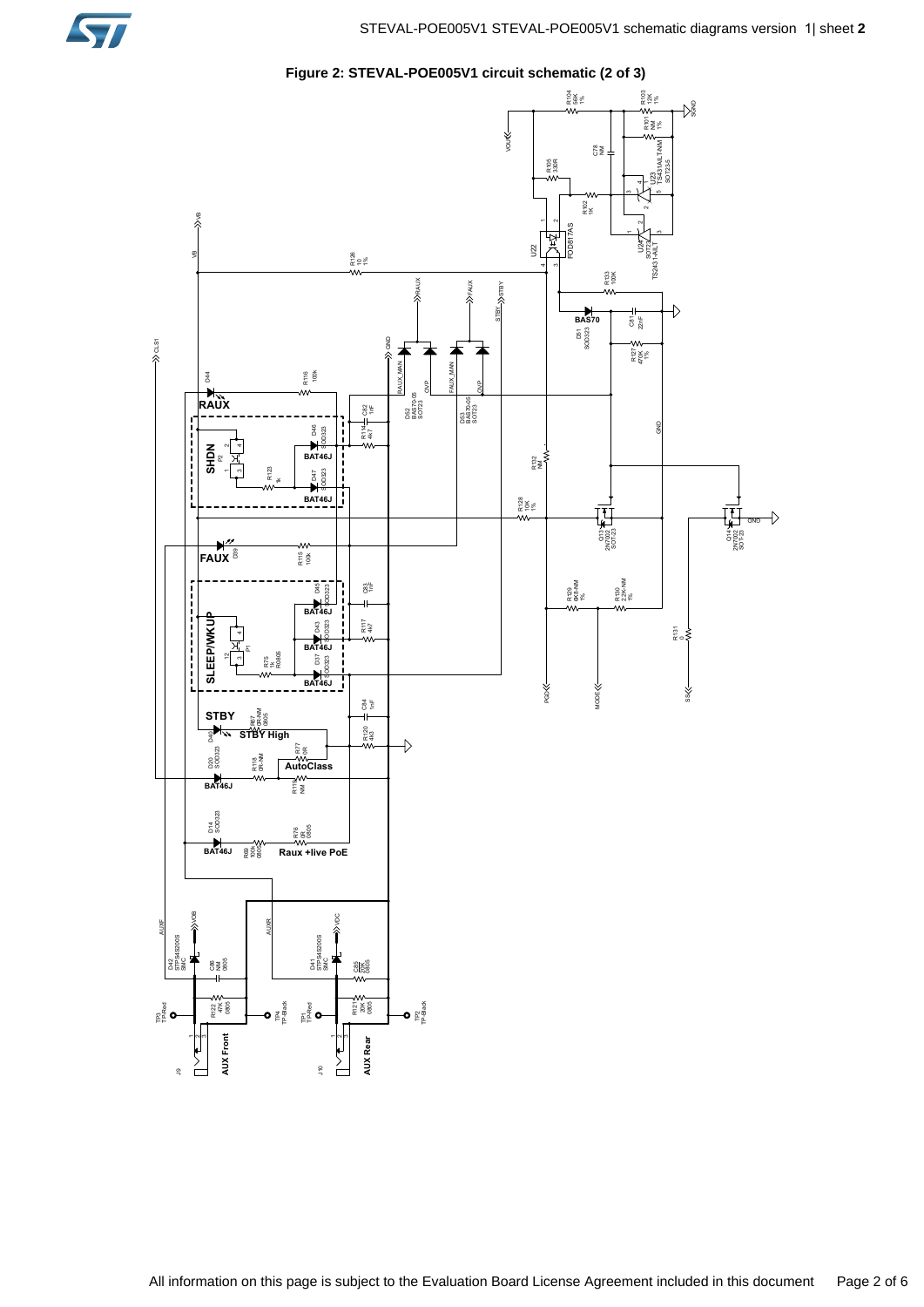

**Figure 3: STEVAL-POE005V1 circuit schematic (3 of 3)**

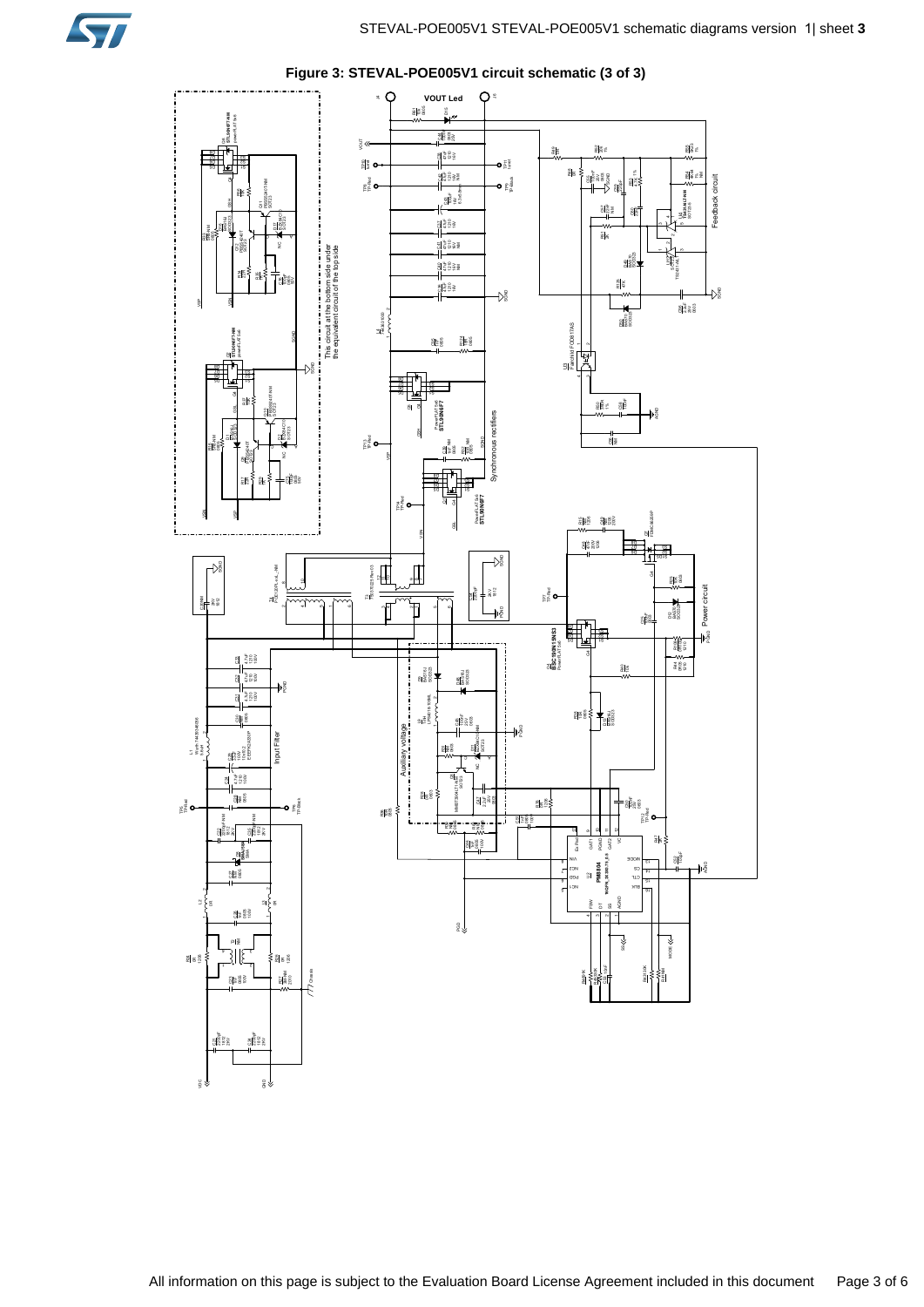

# **STMicroelectronics**

# **EVALUATION BOARD LICENSE AGREEMENT**

By using this evaluation board or kit (together with all related software, firmware, components, and documentation provided by ST, "Evaluation Board"), You ("You") are agreeing to be bound by the terms and conditions of this Evaluation Board License Agreement ("Agreement"). Do not use the Evaluation Board until You have read and agreed to this Agreement. Your use of the Evaluation Board constitutes Your acceptance of this Agreement.

# **LICENSE**

STMicroelectronics ("ST") grants You the right to use the enclosed Evaluation Board offering limited features only to evaluate and test ST products solely for Your evaluation and testing purposes in a research and development setting. The Evaluation Board shall not be, in any case, directly or indirectly assembled as a part in any production of Yours as it is solely developed to serve evaluation purposes and has no direct function and is not a finished product. If software and/or firmware is accompanied by a separate end user license agreement ("EULA"), then such software and/or firmware shall be governed by such EULA.

# **EVALUATION BOARD STATUS**

The Evaluation Board offers limited features allowing You only to evaluate and test the ST products. The Evaluation Board is not intended for consumer or household use. You are not authorized to use the Evaluation Board in any production system, and it may not be offered for sale or lease, or sold, leased or otherwise distributed for commercial purposes. If the Evaluation Board is incorporated in an evaluation system, the evaluation system may be used by You solely for Your evaluation and testing purposes. Such evaluation system may not be offered for sale or lease or sold, leased or otherwise distributed for commercial purposes and must be accompanied by a conspicuous notice as follows: "This device is not, and may not be, offered for sale or lease, or sold or leased or otherwise distributed for commercial purposes".

# **OWNERSHIP AND COPYRIGHT**

Title to the Evaluation Board remains with ST and/or its licensors. You may not remove any copyright or other proprietary rights notices without prior written authorization from ST. You may make one copy of the software and/or firmware of the Evaluation Board for back up or archival purposes provided that You reproduce and apply to such copy any copyright or other proprietary rights notices included on or embedded in the software and/or firmware. You agree to prevent any unauthorized copying in whole or in part of the Evaluation Board.

# **RESTRICTIONS AND WARNINGS**

Before You handle or use the Evaluation Board, You must carefully review any related documentation provided by ST. Such documentation may contain important warnings. You shall comply with all such warnings and other instructions and employ reasonable safety precautions in using the Evaluation Board. Failure to do so may result in death, personal injury, or property damage. If You have any questions regarding the safe usage of the Evaluation Board, You should contact ST for guidance. You may not sell, assign, sublicense, lease, rent or otherwise distribute the Evaluation Board for commercial purposes, in whole or in part, or use Evaluation Board in a production system, with the exception that if You are an authorized ST distributor, You may resell the Evaluation Board in compliance with the applicable terms and conditions. Except as provided in this Agreement or as explicitly permitted in the documentation of the Evaluation Board, You may not reproduce the Evaluation Board or modify, reverse engineer, de-compile or disassemble its software and/or firmware, in whole or in part.

You shall not use the Evaluation Board in any safety critical or functional safety testing, including but not limited to testing of life supporting, military or nuclear applications. ST expressly disclaims any responsibility for such usage which shall be made at Your sole risk, even if ST has been informed in writing of such usage. Unless expressly designated in writing by ST as suitable for use in testing automotive or aerospace applications, You shall not use the Evaluation Board in such testing.

# **Notice applicable to Evaluation Boards according to European Regulation**

For the European Regulation of the Evaluation Board, the applicable EU directives are considered, with a particular attention to the Low Voltage Directive (LVD) 2014/35/EU, the Electromagnetic Compatibility (EMC) Directive 2014/30/EU, and the Radio Equipment Directive (RED) 2014/53/EU. If the Evaluation Board is outside the scope of the foregoing Directives, then the General Product Safety Directive (GPSD) 2001/95/EC and Council Directive 93/68/EEC, amending Directive 73/23/EEC on electrical equipment designed for use within certain voltage limits, are applicable.

The Evaluation Board meets the requirements of the Restriction of Hazardous Substances (RoHS 2 or RoHS recast) Directive 2011/65/EU, Annex II, as amended by Directive 2015/863/EU.

# **Notice applicable to Evaluation Boards not FCC-Approved**

This kit is designed to allow:

(1)Product developers to evaluate electronic components, circuitry, or software associated with the kit to determine whether to incorporate such items in a finished product and

(2)Software developers to write software applications for use with the end product.

This kit is not a finished product and when assembled may not be resold or otherwise marketed unless all required FCC equipment authorizations are first obtained. Operation is subject to the condition that this product not cause harmful interference to licensed radio stations and that this product accept harmful interference. Unless the assembled kit is designed to operate under part 15, part 18 or part 95 of 47 CFR, Chapter I ("FCC Rules"), the operator of the kit must operate under the authority of an FCC license holder or must secure an experimental authorization under part 5 of this chapter.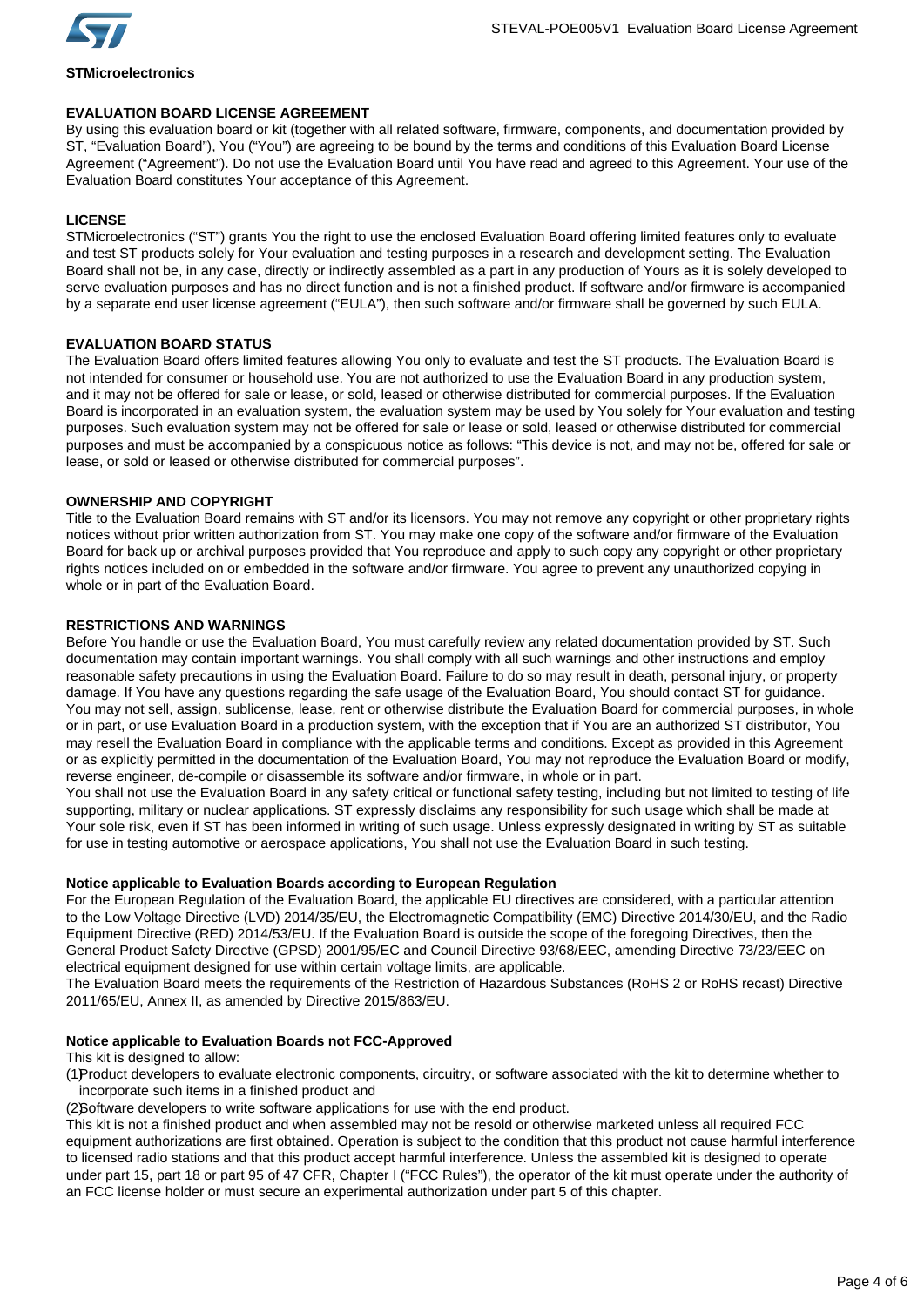

## **For Evaluation Boards annotated as FEDERAL COMMUNICATIONS COMMISSION (FCC) Part 15 Compliant**

- **FCC Interference Statement for Class A Evaluation Boards:** This equipment has been tested and found to comply with the limits for a Class A digital device, pursuant to part 15 of the FCC Rules. These limits are designed to provide reasonable protection against harmful interference when the equipment is operated in a commercial environment. This equipment generates, uses, and can radiate radio frequency energy and, if not installed and used in accordance with the instruction manual, may cause harmful interference to radio communications. Operation of this equipment in a residential area is likely to cause harmful interference in which case the user will be required to correct the interference at his own expense.
- **FCC Interference Statement for Class B Evaluation Boards:** This equipment has been tested and found to comply with the limits for a Class B digital device, pursuant to part 15 of the FCC Rules. These limits are designed to provide reasonable protection against harmful interference in a residential installation. This equipment generates, uses and can radiate radio frequency energy and, if not installed and used in accordance with the instructions, may cause harmful interference to radio communications. However, there is no guarantee that interference will not occur in a particular installation. If this equipment does cause harmful interference to radio or television reception, which can be determined by turning the equipment off and on, the user is encouraged to try to correct the interference by one or more of the following measures:
	- Reorient or relocate the receiving antenna.
	- Increase the separation between the equipment and receiver.
	- Connect the equipment to an outlet on a circuit different from that to which the receiver is connected.
	- Consult the dealer or an experienced radio/TV technician for help.
- This device complies with part 15 of the FCC Rules. Operation is subject to the following two conditions: (1) This device may not cause harmful interference, and (2) this device must accept any interference received, including interference that may cause undesired operation. Changes or modifications not expressly approved by the party responsible for compliance could void the user's authority to operate the equipment.

#### **WARRANTY**

ST WARRANTS THAT IT HAS THE RIGHT TO PROVIDE THE EVALUATION BOARD TO YOU. THIS WARRANTY IS PROVIDED BY ST IN LIEU OF ALL OTHER WARRANTIES, WRITTEN OR ORAL, STATUTORY, EXPRESS OR IMPLIED, INCLUDING ANY WARRANTY AS TO MERCHANTABILITY, NON-INFRINGEMENT, FITNESS FOR ANY PARTICULAR PURPOSE, OR UNINTERRUPTED OR ERROR-FREE OPERATION, ALL OF WHICH ARE EXPRESSLY DISCLAIMED. THE EVALUATION BOARD IS PROVIDED "AS IS".

YOU WARRANT TO ST THAT YOU WILL ENSURE THE EVALUATION BOARD IS USED ONLY BY ELECTRONICS EXPERTS WHO UNDERSTAND THE DANGERS OF HANDLING AND USING SUCH ITEMS, YOU ASSUME ALL RESPONSIBILITY AND LIABILITY FOR ANY IMPROPER OR UNSAFE HANDLING OR USE OF THE EVALUATION BOARD BY YOU, YOUR EMPLOYEES, AFFILIATES, CONTRACTORS, AND DESIGNEES.

#### **LIMITATION OF LIABILITIES**

IN NO EVENT SHALL ST BE LIABLE TO YOU, WHETHER IN CONTRACT, TORT (INCLUDING NEGLIGENCE), STRICT LIABILITY, OR ANY OTHER LEGAL THEORY, FOR ANY INDIRECT, SPECIAL, CONSEQUENTIAL, INCIDENTAL, PUNITIVE, OR EXEMPLARY DAMAGES WITH RESPECT TO ANY MATTERS RELATING TO THIS AGREEMENT, REGARDLESS OF WHETHER ST HAS BEEN ADVISED OF THE POSSIBILITY OF THE SAME. IN NO EVENT SHALL ST'S LIABILITY ARISING OUT OF THIS AGREEMENT IN THE AGGREGATE EXCEED THE AMOUNT PAID BY YOU UNDER THIS AGREEMENT FOR THE PURCHASE OF THE EVALUATION BOARD, OR TEN UNITED STATES DOLLARS (\$10.00) IF NO PURCHASE PRICE WAS PAID.

## **INDEMNIFICATION**

You shall, at Your expense, defend ST and its Affiliates against a claim or action brought by a third party for infringement or misappropriation of any patent, copyright, trade secret or other intellectual property right of a third party to the extent resulting from (1) Your combination of the Evaluation Board with any other component, system, software, or firmware, (2) Your modification of the Evaluation Board, or (3) Your use of the Evaluation Board in a manner not permitted under this Agreement. You shall indemnify ST and its Affiliates against and pay any resulting costs and damages finally awarded against ST or its Affiliates or agreed to in any settlement, provided that You have sole control of the defense and settlement of the claim or action, and ST cooperates in the defense and furnishes all related evidence under its control at Your expense. ST will be entitled to participate in the defense of such claim or action and to employ counsel at its own expense. "Affiliates" means any corporation or other entity directly or indirectly controlled by, controlling or under common control with the entity in question, for so long as such ownership exists. "Control" means the direct or indirect beneficial ownership of more than fifty (50%) percent of the stock or other equity interests entitled to vote for the election of directors or an equivalent governing body. Any such corporation or other legal entity shall be deemed to be an Affiliate of such Party only as long as such Control

## **TERMINATION**

exists.

ST may terminate this Agreement without notice if You breach this Agreement. Upon termination, You shall immediately destroy or return all copies of the software, firmware, and documentation of the Evaluation Board to ST and certify in writing to ST that You have done so.

## **APPLICABLE LAW AND JURISDICTION**

This Agreement shall be governed, construed and enforced in accordance with the laws of Switzerland, without regard to its conflict of laws rules. The UN Convention on Contracts for the International Sale of Goods shall not apply to this Agreement. In case of dispute and in the absence of an amicable settlement, the only competent jurisdiction shall be the Courts of Geneva, Switzerland. Any breach of this Agreement by You may result in irreparable damage to ST for which ST will not have an